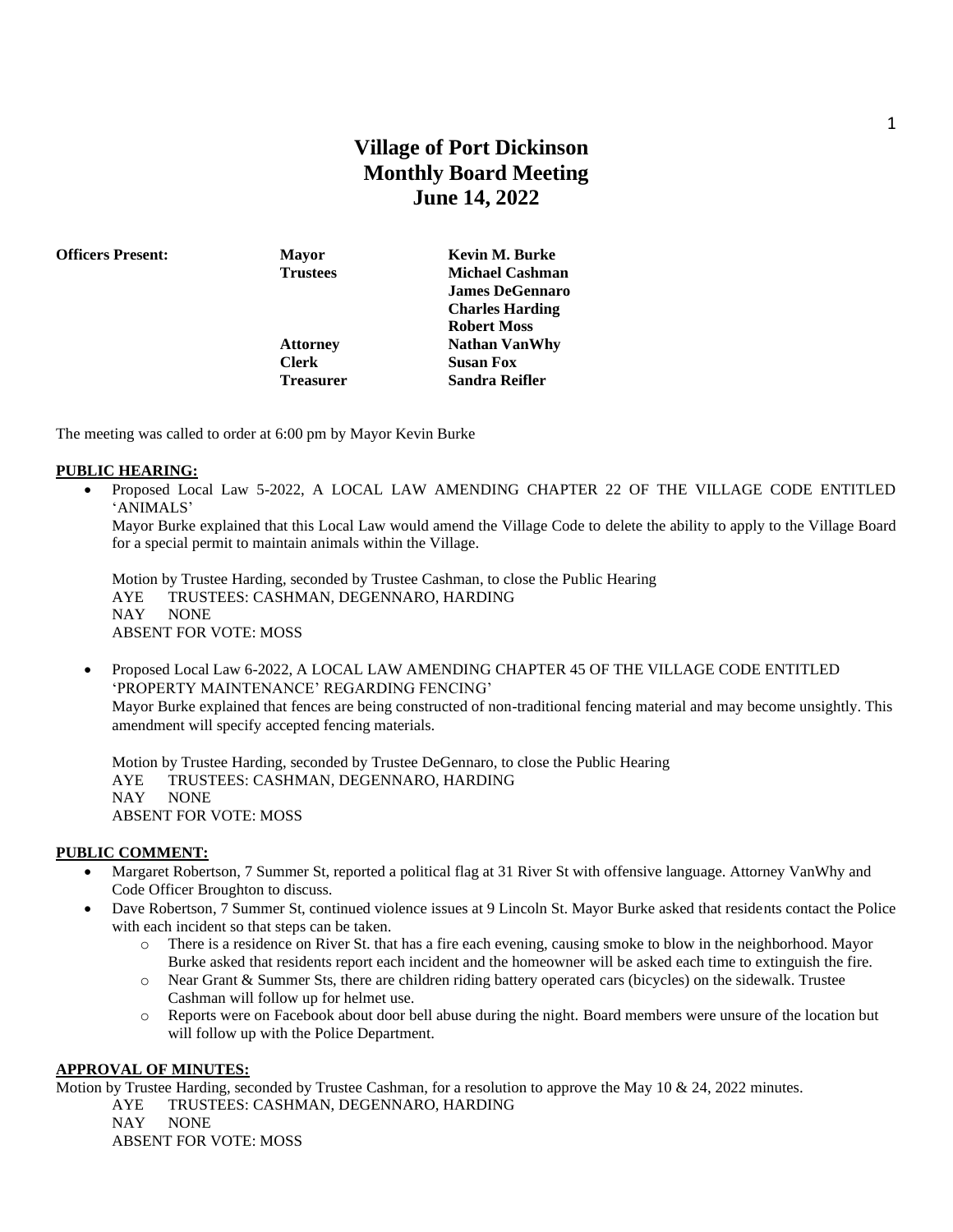#### **TREASURER'S REPORT:**

On file with the Village Clerk.

#### **AUDIT AND PAYMENT OF CLAIMS: Abstract #25 (2021-2022)**

Motion by Trustee Harding, seconded by Trustee DeGennaro, to pay claims as listed on the Abstract of Unaudited Vouchers for the General Fund for \$8,908.09

AYE TRUSTEES: CASHMAN, DEGENNARO, HARDING, MOSS

NAY NONE

Motion by Trustee Cashman, seconded by Trustee Moss, to pay claims as listed on the Abstract of Unaudited Vouchers for the Water Fund for \$63,541.19

AYE TRUSTEES: CASHMAN, DEGENNARO, HARDING, MOSS

NAY NONE

Motion by Trustee Moss, seconded by Trustee Cashman, to pay claims as listed on the Abstract of Unaudited Vouchers for the Sewer Fund for \$630.34

AYE TRUSTEES: CASHMAN, DEGENNARO, HARDING, MOSS

NAY NONE

#### **AUDIT AND PAYMENT OF CLAIMS: Abstract #1 (2022-2022)**

Motion by Trustee Harding, seconded by Trustee DeGennaro, to pay claims as listed on the Abstract of Unaudited Vouchers for the General Fund for \$8,159.87

AYE TRUSTEES: CASHMAN, DEGENNARO, HARDING, MOSS

NAY NONE

Motion by Trustee Moss, seconded by Trustee Cashman, to pay claims as listed on the Abstract of Unaudited Vouchers for the Water Fund for \$119.62

AYE TRUSTEES: CASHMAN, DEGENNARO, HARDING, MOSS NAY NONE

#### **TRUSTEE-COMMISSIONER REPORTS:**

**Administration/Community Association** – Charles Harding, Trustee *No activity*

#### **Planning**

*None*

**Public Works** – Michael Cashman, Trustee

*Reminder that grass clippings are no longer accepted with yard waste.*

**Public Safety** – James DeGennaro, Trustee *Reports attached*

#### **Parks, Water & Sewer** – Robert Moss, Trustee

*Water/Sewer:* 

*481 remote meters installed (82%), 107 remaining to complete (18%) Water arrears as of 5/14/22 - \$18,707.99 Parts to repair the hydrant on Rochelle Rd will not arrive until December. Water fountains in the Park will be replaced with hydrants.*

#### **Zoning Board of Appeals** – none

#### **RESOLUTIONS:**

1. Motion by Trustee Harding, seconded by Trustee Moss, for a Resolution scheduling a Public Hearing on July 12, 2022 at 6:00pm on proposed Local Law 7-2022, A Local Law amending Chapter 65 of the Village Code entitled "Zoning" regarding Parking.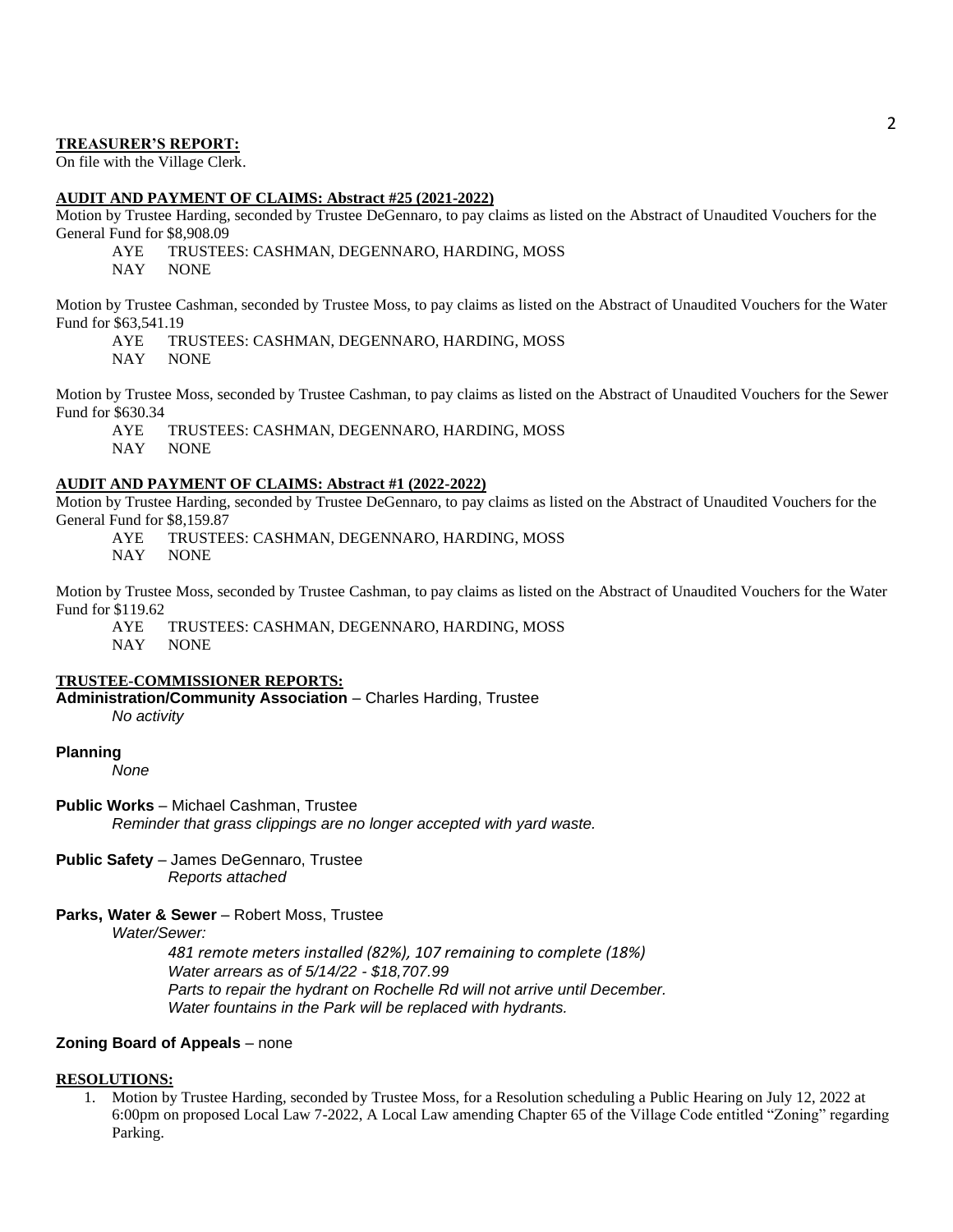AYE TRUSTEES: CASHMAN, DEGENNARO, HARDING, MOSS NAY NONE

- 2. Motion by Trustee Harding, seconded by Trustee DeGennaro, for a resolution continuing the retainer agreement with Coughlin & Gerhart with fees for hourly rate matter at \$250/partners, \$200/associates, and \$165/paralegals. AYE TRUSTEES: CASHMAN, DEGENNARO, HARDING, MOSS NAY NONE
- 3. Motion by Trustee Harding, seconded by Trustee Cashman, for a resolution approving an amendment to Section 156.00 Opiod Overdose Prevention Program, of the Village of Port Dickinson Police Policies and Procedures AYE TRUSTEES: CASHMAN, DEGENNARO, HARDING, MOSS NAY NONE
- 4. Motion by Trustee Harding, seconded by Trustee DeGennaro, for a resolution authorizing the hire of Brenden McDevitt as a part-time Police Officer effective 6/15/2022 at a salary of \$20/hr.<br>AYE TRUSTEES: CASHMAN, DEGENNARO, HARDING. TRUSTEES: CASHMAN, DEGENNARO, HARDING, MOSS NAY NONE
- 5. Motion by Trustee Harding, seconded by Trustee DeGennaro, for a resolution scheduling a Public Hearing on 7/12/22 at 6:01PM on proposed Local Law 8-2022, A Local Law amending Chapter 24 of the Village Code entitled "Brush, Grass and Weeds"
	- AYE TRUSTEES: CASHMAN, DEGENNARO, HARDING, MOSS NAY NONE
- 6. Motion by Trustee Cashman, seconded by Trustee Moss, for a resolution scheduling a Public Hearing on 7/12/22 at 6:02PM on proposed Local Law 9-2022, A Local Law amending Chapter 62 of the Village Code entitled "Water", regarding unmetered use
	- AYE TRUSTEES: CASHMAN, DEGENNARO, HARDING, MOSS NAY NONE
- 7. Motion by Trustee Harding, seconded by Trustee DeGennaro as follows: **VILLAGE OF PORT DICKINSON RESOLUTION APPROVING LOCAL LAW NO. 5-2022**

At a meeting of the Village Board of the Village of Port Dickinson, held at Village Hall, 786 Chenango Street in said Village on the 14th day of June, 2022, the following resolution was offered and seconded:

**WHEREAS**, notice was given that the Village Board will hold a public hearing on June 14, 2022 at 6:00 p.m. for Local Law No. 5 of the year 2022 entitled "A LOCAL LAW AMENDING CHAPTER 22 OF THE VILLAGE CODE ENTITLED 'ANIMALS'"; and

**WHEREAS**, notice of said public hearing was duly advertised in the official newspaper of the Village, and posted on the Village Clerk's signboard; and

**WHEREAS**, said public hearing was duly held June 14, 2022 at 6:00 p.m. and all parties in attendance were permitted an opportunity to speak on behalf of or in opposition to said proposed Local Law or any part thereof; and

**WHEREAS**, pursuant to the State Environmental Quality Review Act ("SEQRA"), it has been determined by the Village Board that adoption of the proposed Local Law constitutes a Type II Action as defined under 6 NYCRR 617.5(26) and (33); and

**WHEREAS**, the Village Board, after due deliberation, finds it in the best interest of the Village to adopt said local law.

**NOW, THEREFORE, BE IT RESOLVED** that the Village Board of the Village of Port Dickinson hereby adopts said local law as Local Law No. 5 of 2022 entitled "A LOCAL LAW AMENDING CHAPTER 22 OF THE VILLAGE CODE ENTITLED 'ANIMALS'" a copy of which is attached hereto and made a part hereof; and it is further

**RESOLVED** that the Village Clerk be and hereby is directed to enter said Local Law in the minutes of this meeting and to enter said Local Law in the Local Law Book of the Village of Port Dickinson, and to give due notice of the adoption of said Local Law to the Secretary of State; and it is further

**RESOLVED** that this resolution will take effect immediately upon filing with the Department of State.

AYE TRUSTEES: CASHMAN, DEGENNARO, HARDING, MOSS

NAY NONE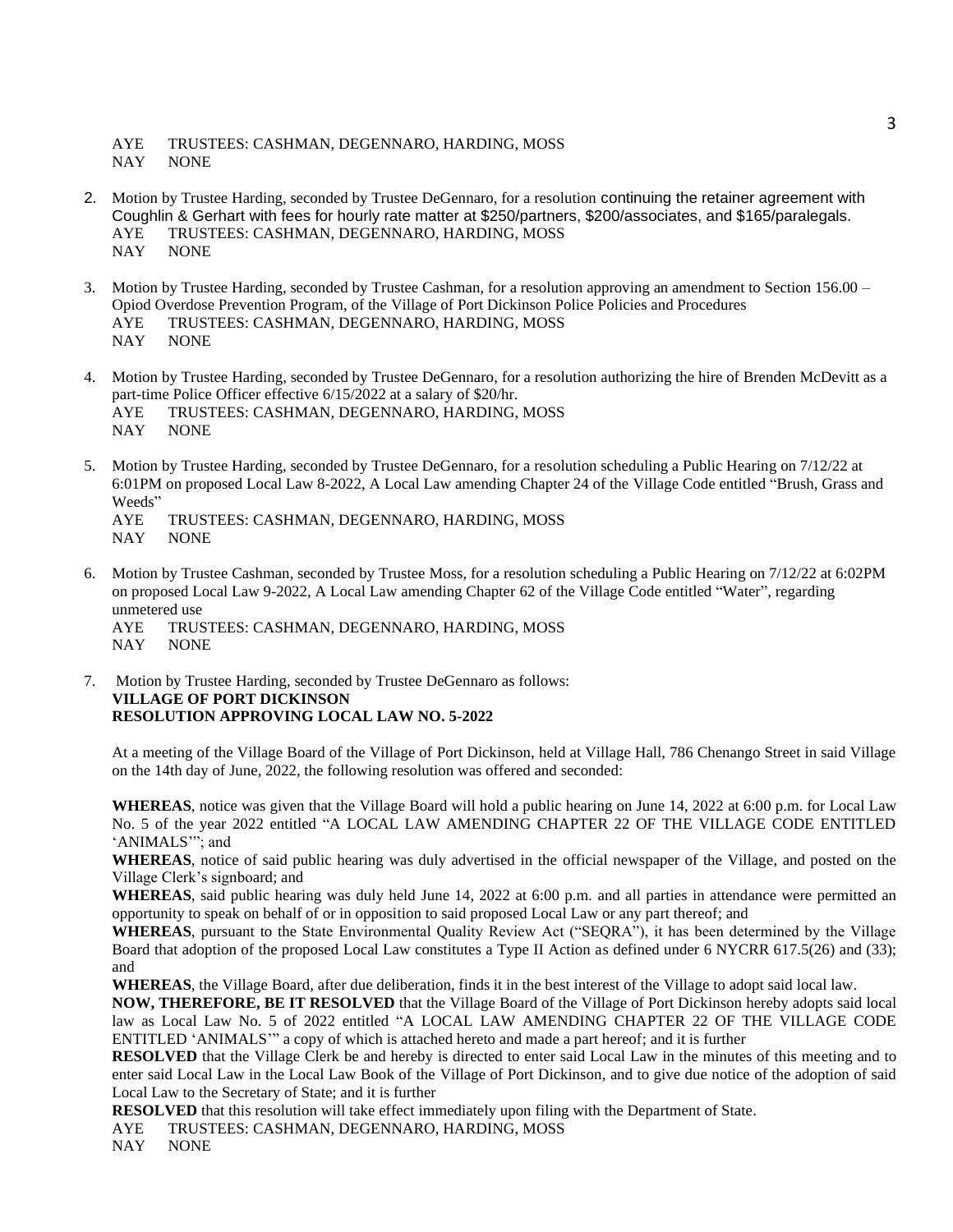8. Motion by Trustee Harding, seconded by Trustee DeGennaro as follows: VILLAGE OF PORT DICKINSON RESOLUTION APPROVING LOCAL LAW NO. 6-2022

At a meeting of the Village Board of the Village of Port Dickinson, held at Village Hall, 786 Chenango Street in said Village on the 14th day of June, 2022, the following resolution was offered and seconded:

**WHEREAS**, notice was given that the Village Board will hold a public hearing on June 14, 2022 at 6:01 p.m. for Local Law No. 6 of the year 2022 entitled "A LOCAL LAW AMENDING CHAPTER 45 OF THE VILLAGE CODE ENTITLED 'PROPERTY MAINTENANCE' REGARDING FENCING"; and

**WHEREAS**, notice of said public hearing was duly advertised in the official newspaper of the Village, and posted on the Village Clerk's signboard; and

**WHEREAS**, said public hearing was duly held June 14, 2022 at 6:01 p.m. and all parties in attendance were permitted an opportunity to speak on behalf of or in opposition to said proposed Local Law or any part thereof; and

WHEREAS, pursuant to the State Environmental Quality Review Act ("SEQRA"), it has been determined by the Village Board that adoption of the proposed Local Law constitutes a Type II Action as defined under 6 NYCRR 617.5(26) and (33); and

**WHEREAS**, the Village Board, after due deliberation, finds it in the best interest of the Village to adopt said local law.

**NOW, THEREFORE, BE IT RESOLVED** that the Village Board of the Village of Port Dickinson hereby adopts said local law as Local Law No. 6 of 2022 entitled "A LOCAL LAW CHAPTER 45 OF THE VILLAGE CODE ENTITLED 'PROPERTY MAINTENANCE' REGARDING FENCING" a copy of which is attached hereto and made a part hereof; and it is further

**RESOLVED** that the Village Clerk be and hereby is directed to enter said Local Law in the minutes of this meeting and to enter said Local Law in the Local Law Book of the Village of Port Dickinson, and to give due notice of the adoption of said Local Law to the Secretary of State; and it is further

**RESOLVED** that this resolution will take effect immediately upon filing with the Department of State.

AYE TRUSTEES: CASHMAN, DEGENNARO, HARDING, MOSS

NAY NONE

#### **OLD BUSINESS:**

#### **NEW BUSINESS:**

1. There will be no meetings June 28, 2022 and August 23, 2022 due to political primaries.

Motion by Trustee Cashman, seconded by Trustee DeGennaro, to adjourn to Executive Session to discuss pending litigation. AYE TRUSTEES: CASHMAN, DEGENNARO, HARDING, MOSS NAY NONE

Motion by Trustee Cashman, seconded by Trustee DeGennaro to adjourn at 6:50pm.

Respectfully submitted, Susan E. Fox, Village Clerk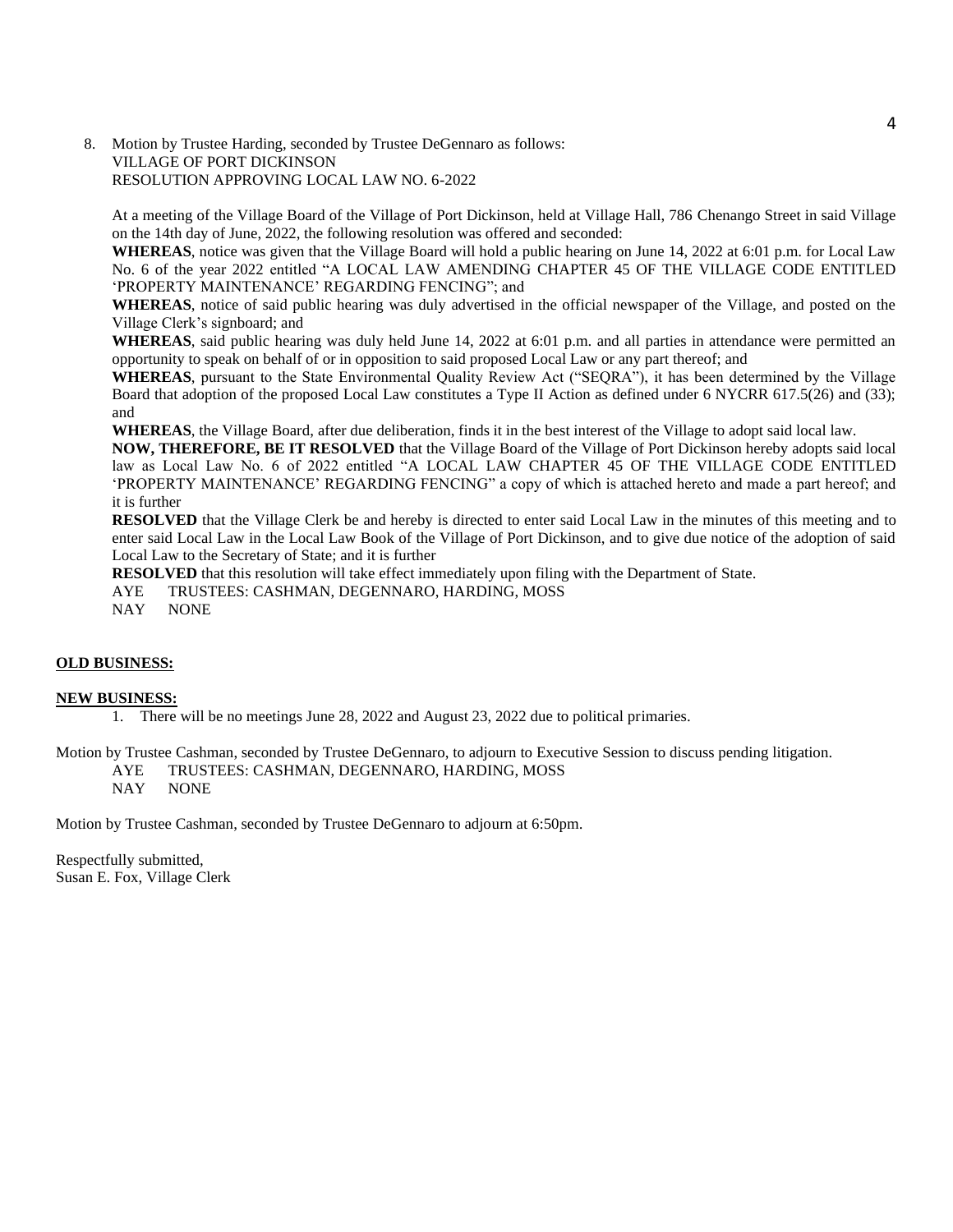#### 156.00 – OPIOID OVERDOSE PREVENTION PROGRAM

- I. PURPOSE:
- A. The purpose of this program is to reduce the incidence of death and permanent disability resulting from acute overdoses of opioid (narcotic) drugs, whether of the illicit or the prescription variety, by rapidly identifying persons likely to be suffering from such overdoses, and administering an opioid drug antagonist (naloxone), when appropriate, to reverse the immediately life-threatening effects of the overdose.

#### II. POLICY:

 A. It shall be the policy of the Port Dickinson Police Department in furtherance of its mission statement to respond quickly, efficiently and professionally to all reported emergencies including those involving an actual or suspected opioid overdose. Acting pursuant to§3309 of the New York State Public Health Law, and Title 10 (Health), §80.138 of New York Codes, Rules and Regulations all members shall now be in a position to administer the lifesaving opioid drug antagonist (naloxone).

#### III. DEFENITIONS:

| A)        | CLINICAL DIRECTOR – The Clinical Director is the Medical Director of the Broome                                                                                    | County Health Department, |
|-----------|--------------------------------------------------------------------------------------------------------------------------------------------------------------------|---------------------------|
| who will: |                                                                                                                                                                    |                           |
|           | 1) Provide clinical consultation, expertise and oversight of medical issues related to                                                                             | the program;              |
|           | 2) Adapt training program content and protocols as needed, in consultation with the                                                                                | Program Director;         |
|           | 3) Approve and provide ongoing supervision of the trainers;                                                                                                        |                           |
|           | 4) Review all reports of administrations of naloxone with the Program Director;<br>Authorize procurement and possession of naloxone by participating organizations |                           |
| B)        | <b>PROGRAM DIRECTOR - The Program Director is the Emergency Medical Services</b><br>County Office of Emergency Services, who will:                                 | Coordinator of the Broome |
| 1)        | Develop and keep current a training curriculum, which meets the approval of the New York State Department of<br>Health (NYSDOH);                                   |                           |
| 2)        | Work with the Broome County Sheriff's Office to identify and select persons to be trained overdose responders                                                      |                           |

- (TORs);
- 3) Ensure that all trained overdose responders successfully complete all components of the training program;

*156.00 - Opioid Overdose Prevention Program (Cont.)*

- 4) Issue certificates of completion to trained overdose responders who have completed the training program, these certificates shall be kept in the Training Division;
- 5) Maintain opioid overdose prevention program records, including trained overdose responder training records, opioid overdose prevention program usage records and inventories of opioid overdose prevention program supplies and materials;
- 6) Provide liaison with local EMS;
- 7) Assist the Clinical Director with review of all overdose reports, particularly those including opioid antagonist administration;
- 8) Report all administrations of opioid antagonist on forms prescribed by the NYSDOH;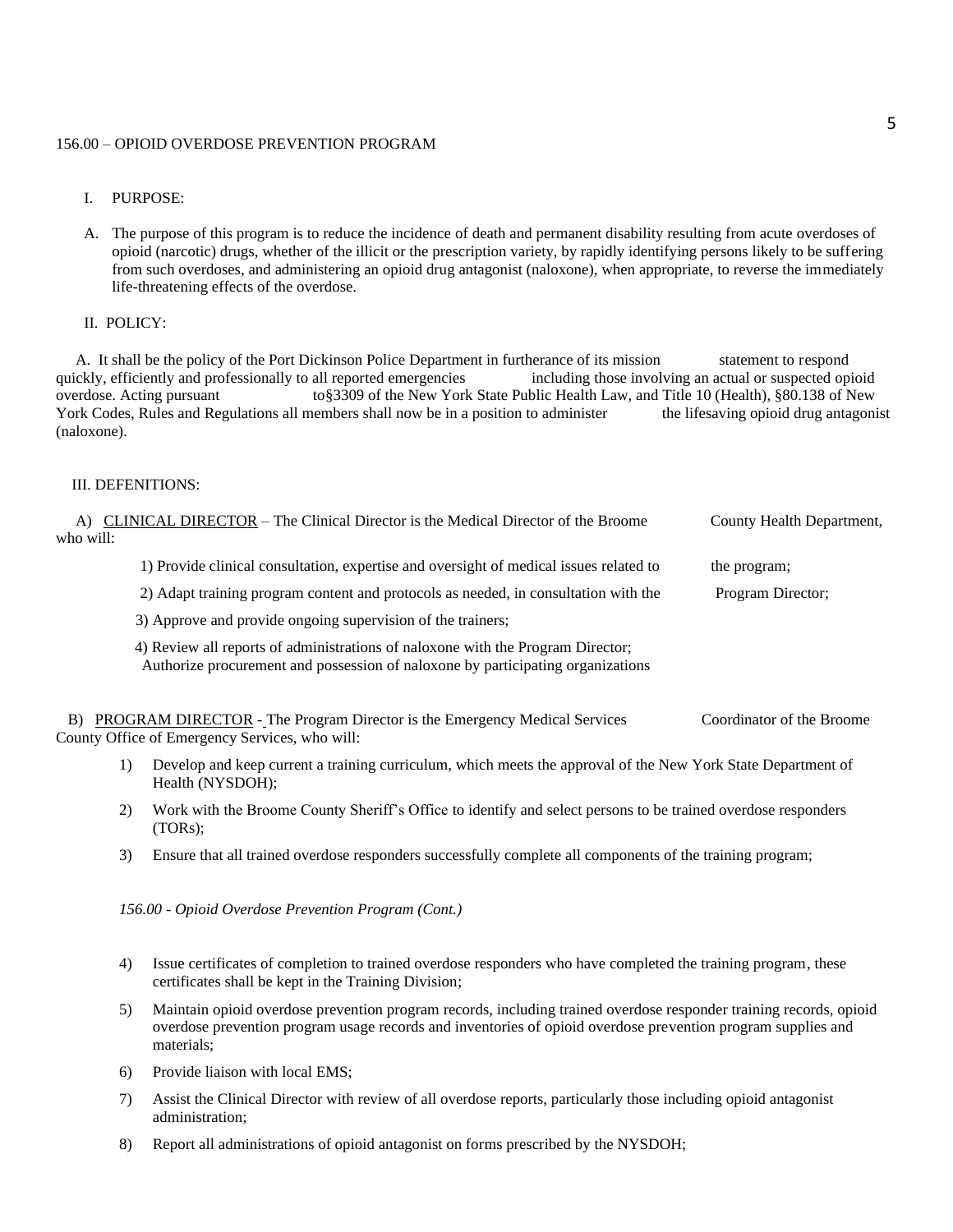- 9) Ensure that the program's registration with the NYSDOH remains up-to-date, with no lapse in the program's ability to operate;
- 10) Ensure that the NYSDOH is notified in a timely fashion of all changes in the information contained on the program's registration form, including names and contact information for the Program Director, the Clinical Director, and sites at which the program operates.

#### IV. PROCEDURES.

#### A) RESPONDER TRAINING

- 1) Trainer Qualifications Any presenter of required training for members under this program must be currently certified or licensed in New York State as a basic or advanced Emergency Medical Technician, physician, physician assistant, nurse practitioner, or registered professional nurse. All trainers must be approved by the Clinical Director and Program Director on an initial and continuing basis.
- 2) Initial Training All members participating in this program shall receive a minimum of one hour of training, developed by the Program Director and approved by the Clinical Director. A certificate will be issued by the Program Director to the Training Division for each member successfully completing this training.
- 3) Refresher Training All members must receive a minimum of one hour of refresher training, approved by the Clinical Director, every two years. The Clinical Director may prescribe remedial training to any responder, at any time, based upon quality review of opioid overdose case(s) attended to by that responder.

*156.00 - Opioid Overdose Prevention Program (Cont.)*

B) RESPONSE KITS – Each authorized member under this program must, while on-duty, at their agency's expense, have access to an opioid overdose response kit. The kit is in a zippered pouch attached to the patrol bag of each patrol vehicle. The contents of the kits, as well as their storage, handling, and security, will be as follows:

- a. Contents:
- Two (2) prefilled single dose nasal spray delivery systems, each containing 2 mg of naloxone in 2 ml of solution, and within their manufacturer-assigned expiration dates.
- A "pocket" resuscitation mask with one-way valve.
- b. Storage and Handling– Response kits containing naloxone will be stored and carried within the manufacturer-specified temperature range (59°F - 86°F). Response kits will be kept in department patrol vehicles which are parked in a climatecontrolled garage. At the member's discretion, additional response kits can be carried in the member's duty bag or brief case, to protect naloxone from freezing or exposure to excessively high temperatures. Naloxone prefilled syringes will remain sealed in their original boxes until use to protect naloxone from being degraded by exposure to light.
- c. Inspection Each member will periodically inspect the contents of the response kit to ensure that the contents are complete as specified above, and that each unit of naloxone is within its manufacturer-assigned expiration date. The Chief or his designee is to be notified of any unit of naloxone that is within 30 days of its expiration date.
- d. Restock Since each person treated under this program must receive continued medical treatment and transport by local Emergency Medical Services, members are to ask ambulance crews for replacement of naloxone unit(s) used, but may only accept similar prefilled luer-lock syringes without needles. Glass ampoules or vials of naloxone, which must be drawn up into syringes, are not acceptable and must be declined. Ambulance crews should be asked for a replacement mucosal atomizer device (MAD), as well. If unable to restock naloxone and/or MAD from the ambulance crew, the member should procure the needed components, or another complete response kit, from his/her supervisor as soon as possible. An incomplete response kit following an administration or other loss of components will be taken out-of-service, and the member's supervisor will be alerted to its need for replenishment.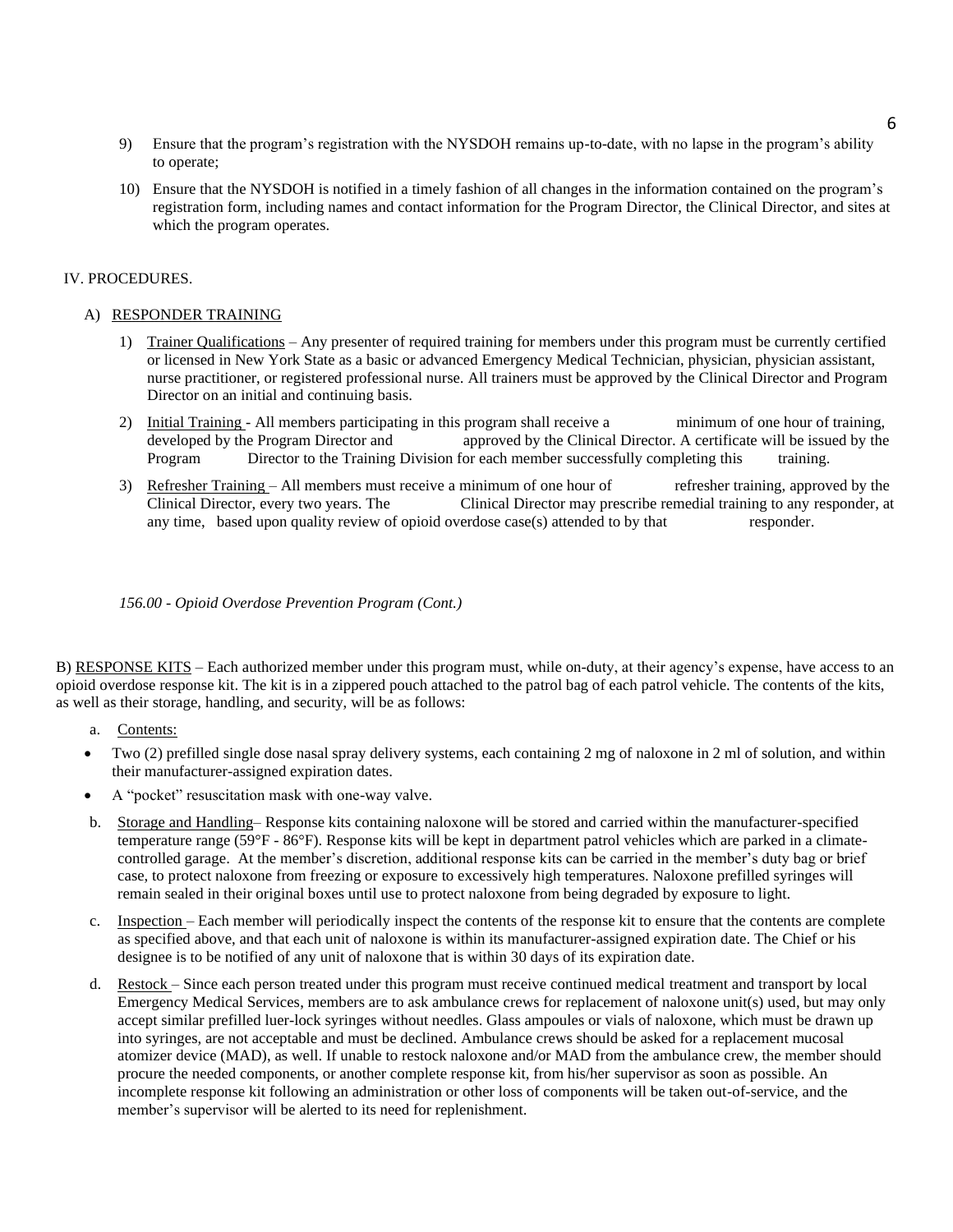C) DOCUMENTATION AND REPORTING – Following the administration, or attempted administration, of naloxone to an actual or suspected victim of opioid overdose, the member administering (or attempting to administer) the medication must complete in addition to the regular NYS Incident Report the NYS Department of Health Opioid Overdose Reporting Form (Located on the desktop computer in the office), which are to be transmitted to the Chief or his designee who will then transmit the report to the Program Director.

*156.00 - Opioid Overdose Prevention Program (Cont.)*

- D) QUALITY REVIEW The Program Director will review each and every administration, or attempted administration of naloxone utilizing the following process:
	- Review of the NYS Incident Report as well as the Opioid Overdose Reporting Form completed by the member, in every case.
	- Contact the member and/or his/her supervisor for additional information, if necessary.
	- Contact the treating/transporting EMS agency for additional information, if necessary.
	- Contact the receiving hospital for additional information, if necessary.
	- Forward the report form to the Clinical Director, with any comments and/or additional information obtained attached, in every case.
	- Clinical Director, at his discretion, will provide additional comments, feedback to, or prescription for remedial training of the member involved, to the Program Director, who will provide these to the member, via his/her agency, at the earliest opportunity.
	- Copies of report forms, with all review comments and actions taken, will be sent by the Program Director to the NYS DOH AIDS Institute, on a monthly basis.
- E) TREATMENT PROTOCOL The following chart summarizes the treatment protocol used in this program (please see training material for more detail). This protocol is to be used for persons who have any combination of the following:
	- Are known or suspected to have taken opioid (narcotic) drugs or medication by any route (injected, swallowed, smoked, snorted, etc.), based on bystander reports, known prescription use, history of abuse, or the presence of drugs, packaging, paraphernalia, etc. near the person.
	- Are extremely sleepy, semi-conscious, or unconscious, or (if conscious) are mentally slow, confused, disoriented, or acting "intoxicated".
	- Are breathing slowly, shallowly, or not at all.
	- Have very small (pinpoint) pupils of their eyes, even in low-light conditions.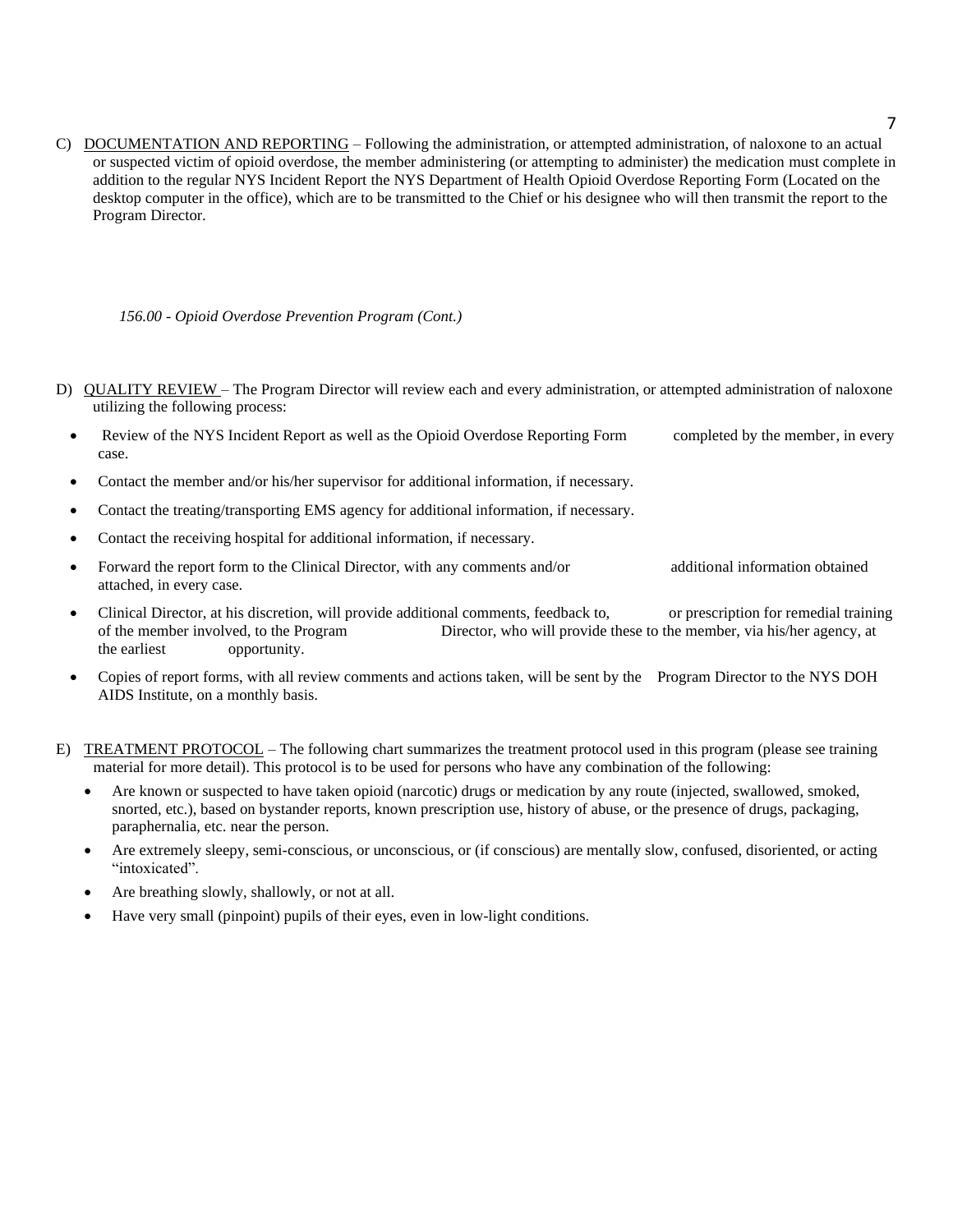## **VILLAGE OF PORT DICKINSON LOCAL LAW NO. 7 OF 2022**

## **A LOCAL LAW AMENDING CHAPTER 65 OF THE VILLAGE CODE ENTITLED "ZONING" REGARDING PARKING**

Be it enacted by the Board of Trustees of the Village of Port Dickinson as follows:

Section 1. Section 65-14 of the Village Code entitled "Off-street parking requirements" shall be re-titled, amended and replaced as follows:

65-14 Off-street parking and driveway requirements.

- (a) Each land user shall provide sufficient suitable on-site parking spaces with necessary ingress and egress to said spaces, as required by this chapter, in order to prevent any necessity for off-site parking. The number of parking spaces required is set forth in the Schedule of Zoning Regulations.
- (b) On-site parking spaces shall be allowed only within an appropriate structure, or on asphalt, concrete, or other similar material. No on-site parking shall be permitted on lawn or open areas covered by grass, dirt, gravel, or similar substance. In addition, on-site parking is prohibited in front of a dwelling unit, and between a dwelling unit and an adjacent street.
- (c) Driveways shall provide ingress and egress to on-site parking spaces. Driveways shall only be allowed on asphalt, concrete, or other similar material. No driveway shall be permitted on lawn or open areas covered by grass, dirt, gravel, or similar substance. Driveways are prohibited in front of a dwelling unit, and between a dwelling unit and an adjacent street. In addition to the aforementioned requirements, the width of a driveway shall not exceed the total width of the doors of a structure to which the driveway leads, plus five (5) feet, or in the event there is no structure for parking on the premises, twenty (20) feet.

Section 2. Section 65-33A of the Village Code entitled "Driveways" shall be deleted in its entirety.

## Section 3. Separability

The provisions of this local law are separable and if any provision, clause, sentence, subsection, word or part thereof is held illegal, invalid, unconstitutional, or inapplicable to any person or circumstance, such illegality, invalidity or unconstitutionality, or inapplicability shall not affect or impair any of the remaining provisions, clauses, sentences, subsections, words, or parts of this local law or their application to other persons or circumstances. It is hereby declared to be the legislative intent that this local law would have been adopted if such illegal, invalid, or unconstitutional provision, clause, sentence, subsection, word or part had not been included therein, and as if such person or circumstance, to which the local law or part thereof is held inapplicable, had been specifically exempt therefrom.

Section 4. Repealer All Ordinances, Local Laws and parts thereof inconsistent with the Local Law are hereby repealed.

Section 5. Effective Date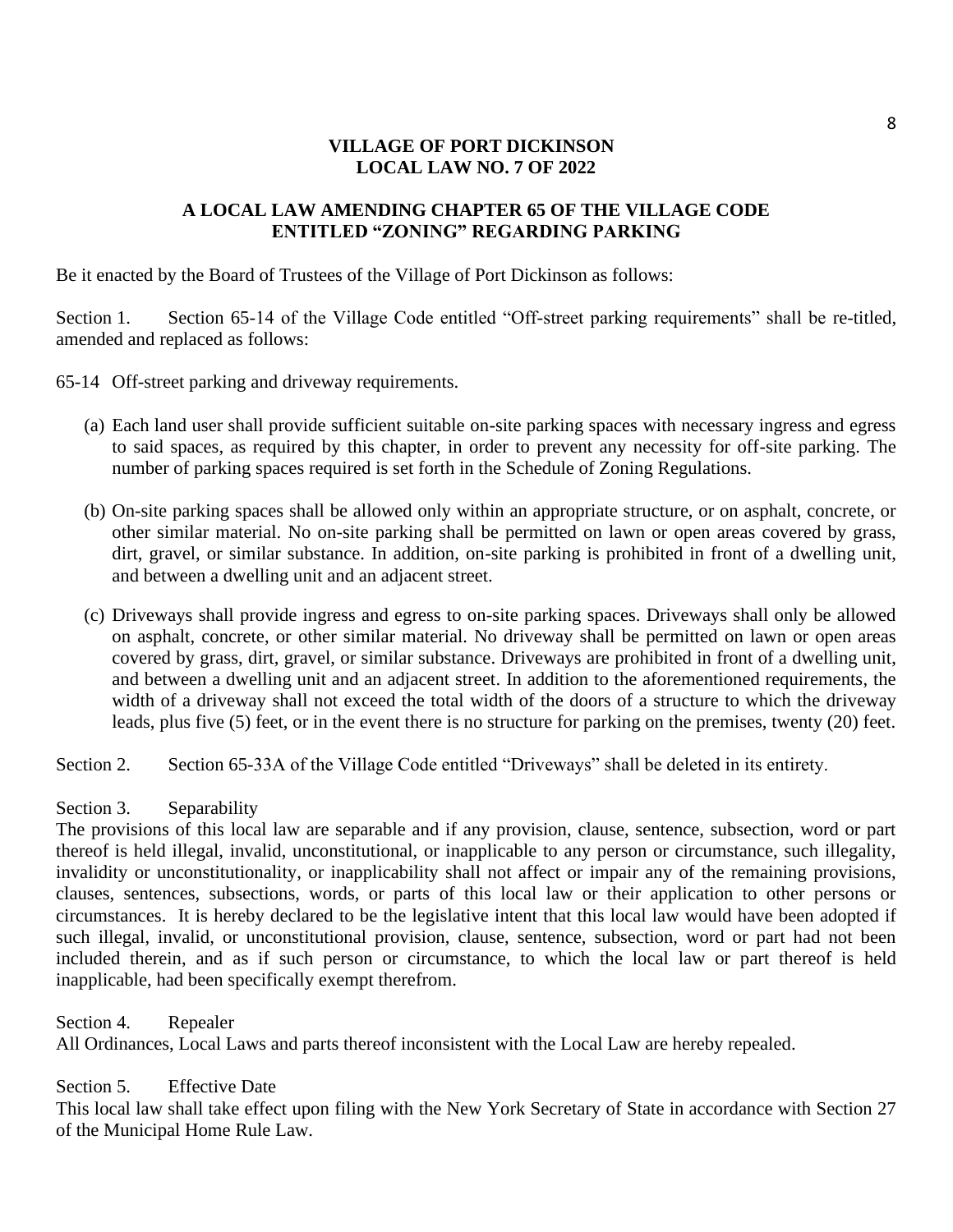## **VILLAGE OF PORT DICKINSON LOCAL LAW NO. 8 OF 2022**

## **A LOCAL LAW AMENDING CHAPTER 24 OF THE VILLAGE CODE ENTITLED "BRUSH, GRASS AND WEEDS"**

Be it enacted by the Board of Trustees of the Village of Port Dickinson as follows:

**Section 1.** Section 24-4A of the Village Code entitled "Compliance" shall be amended as follows

*Delete*: "ten (10) days" and *Replace with:* "seven (7) days"

## **Section 2.** Separability

The provisions of this local law are separable and if any provision, clause, sentence, subsection, word or part thereof is held illegal, invalid, unconstitutional, or inapplicable to any person or circumstance, such illegality, invalidity or unconstitutionality, or inapplicability shall not affect or impair any of the remaining provisions, clauses, sentences, subsections, words, or parts of this local law or their application to other persons or circumstances. It is hereby declared to be the legislative intent that this local law would have been adopted if such illegal, invalid, or unconstitutional provision, clause, sentence, subsection, word or part had not been included therein, and as if such person or circumstance, to which the local law or part thereof is held inapplicable, had been specifically exempt therefrom.

**Section 3.** Repealer

All Ordinances, Local Laws and parts thereof inconsistent with the Local Law are hereby repealed.

## **Section 4.** Effective Date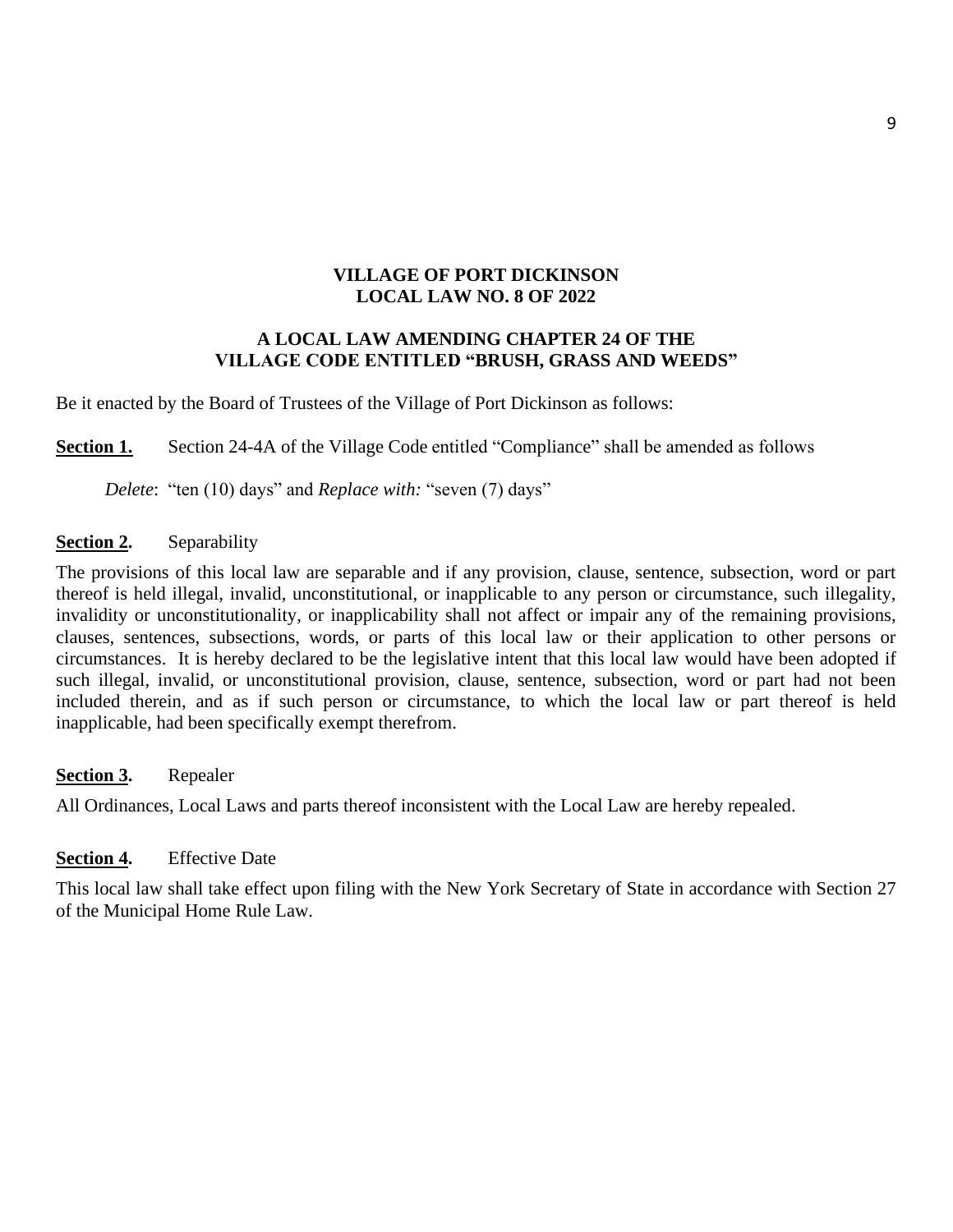## **VILLAGE OF PORT DICKINSON LOCAL LAW NO. 9 OF 2022**

## **A LOCAL LAW AMENDING CHAPTER 62 OF THE VILLAGE CODE ENTITLED "WATER" REGARDING UNMETERED USE**

Be it enacted by the Board of Trustees of the Village of Port Dickinson as follows:

**Section 1.** Section 62-7A of the Village Code shall be amended as follows

*Delete*: "…of fifty dollars (\$50.00)…"

*Replace with:* "...as set by resolution of the Village Board from time to time..."

**Section 2.** Section 62-7B of the Village Code shall be amended as follows

*Delete*: "…without the written consent of the Commissioner of Public Works or the Commissioner of Water and Sewer…"

## **Section 3.** Separability

The provisions of this local law are separable and if any provision, clause, sentence, subsection, word or part thereof is held illegal, invalid, unconstitutional, or inapplicable to any person or circumstance, such illegality, invalidity or unconstitutionality, or inapplicability shall not affect or impair any of the remaining provisions, clauses, sentences, subsections, words, or parts of this local law or their application to other persons or circumstances. It is hereby declared to be the legislative intent that this local law would have been adopted if such illegal, invalid, or unconstitutional provision, clause, sentence, subsection, word or part had not been included therein, and as if such person or circumstance, to which the local law or part thereof is held inapplicable, had been specifically exempt therefrom.

## **Section 4.** Repealer

All Ordinances, Local Laws and parts thereof inconsistent with the Local Law are hereby repealed.

## **Section 5.** Effective Date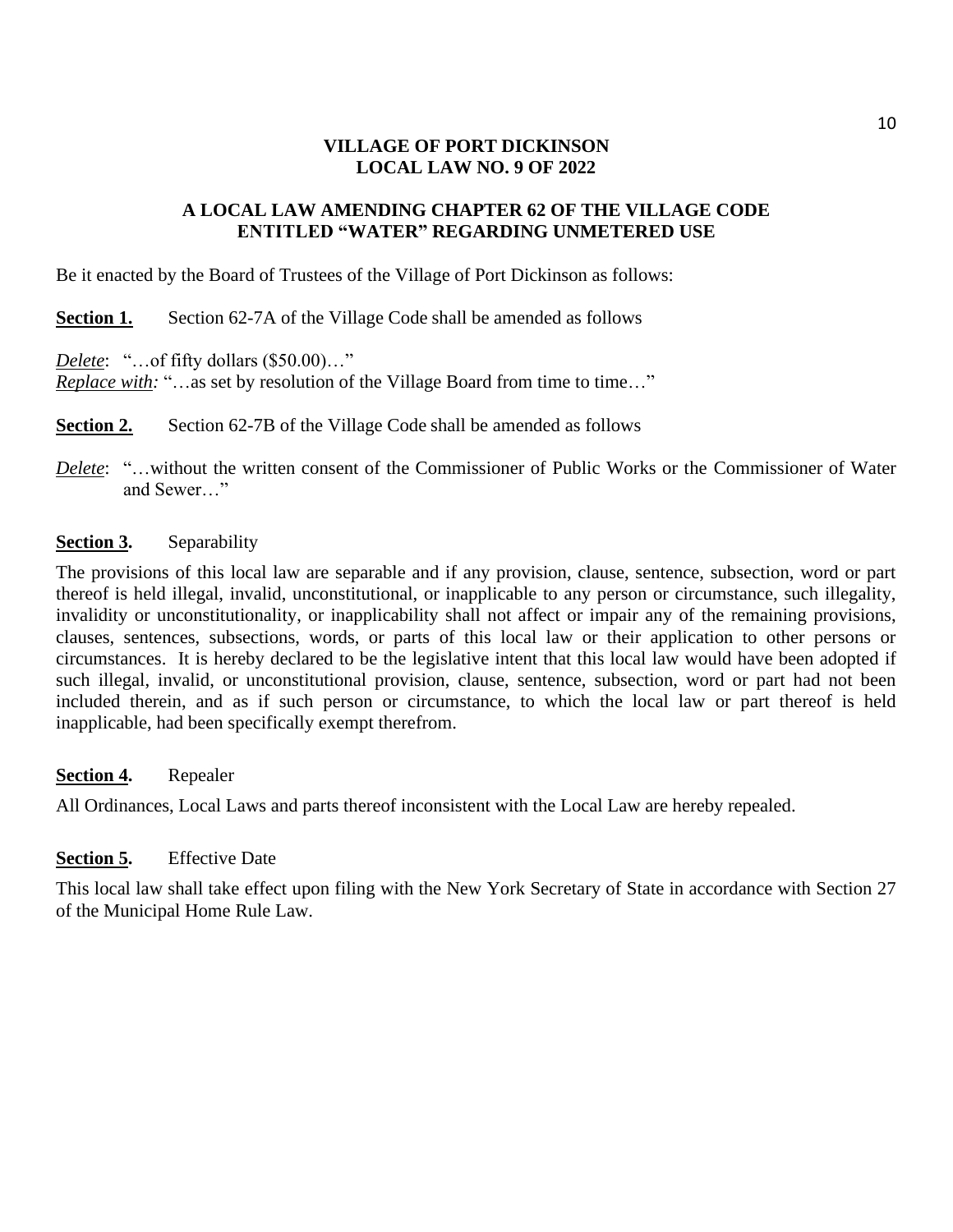## **VILLAGE OF PORT DICKINSON LOCAL LAW NO. 5 OF 2022**

## **A LOCAL LAW AMENDING CHAPTER 22 OF THE VILLAGE CODE ENTITLED "ANIMALS"**

Be it enacted by the Board of Trustees of the Village of Port Dickinson as follows:

- **Section 1.** Section 22-3A of the Village Code entitled "Restrictions" shall be amended as follows
- *Delete*: "without a special permit in writing from the Board of Trustees, signed by the Mayor and one (1) Trustee. Said permit may be granted at the discretion of the Board of Trustees and shall remain valid until such time as it shall appear from the complaints of the neighbors or otherwise that the keeping of such animals is objectionable or offensive by reason of noise, smell or other cause"

## **Section 2.** Separability

The provisions of this local law are separable and if any provision, clause, sentence, subsection, word or part thereof is held illegal, invalid, unconstitutional, or inapplicable to any person or circumstance, such illegality, invalidity or unconstitutionality, or inapplicability shall not affect or impair any of the remaining provisions, clauses, sentences, subsections, words, or parts of this local law or their application to other persons or circumstances. It is hereby declared to be the legislative intent that this local law would have been adopted if such illegal, invalid, or unconstitutional provision, clause, sentence, subsection, word or part had not been included therein, and as if such person or circumstance, to which the local law or part thereof is held inapplicable, had been specifically exempt therefrom.

## **Section 3.** Repealer

All Ordinances, Local Laws and parts thereof inconsistent with the Local Law are hereby repealed.

## **Section 4.** Effective Date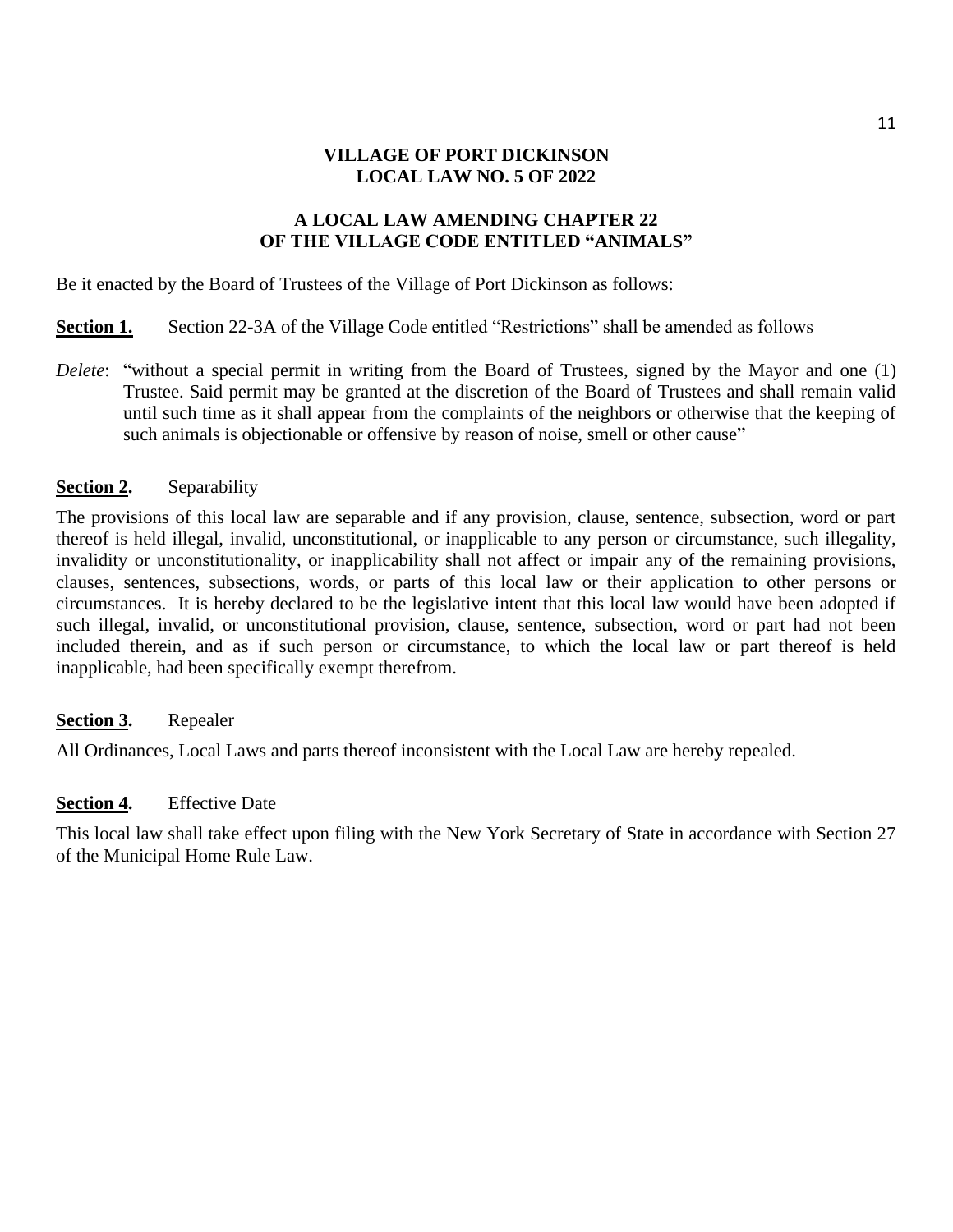## **VILLAGE OF PORT DICKINSON LOCAL LAW NO. 6 OF 2022**

## **A LOCAL LAW AMENDING CHAPTER 45 OF THE VILLAGE CODE ENTITLED "PROPERTY MAINTENANCE" REGARDING FENCING**

Be it enacted by the Board of Trustees of the Village of Port Dickinson as follows:

Section 1. Section 45-3 of the Village Code entitled "Regulations" shall be amended and replaced in its entirety as follows

45-3(a) All fences shall be constructed of wood, chain link, wrought iron, or PVC permanent fencing material. Materials such as sheet metal, razor wire, page wire, pallets, doors, old building materials or non-traditional fencing materials are prohibited. Temporary fences are permitted only for the duration of a construction project.

45-3(b) All fences shall be maintained by the person responsible for the property. Such maintenance shall include, but not be limited to, painting and replacement or repair of fences that fall into disrepair. To ensure traffic and pedestrian safety and visibility, when any portion of a fence is located within six (6) feet of any sidewalk or street, no such portion thereof shall exceed three (3) feet in height above the level of such sidewalk or street so as to allow for clear vision upon adjacent lots to such sidewalk and street.

Section 2. Separability

The provisions of this local law are separable and if any provision, clause, sentence, subsection, word or part thereof is held illegal, invalid, unconstitutional, or inapplicable to any person or circumstance, such illegality, invalidity or unconstitutionality, or inapplicability shall not affect or impair any of the remaining provisions, clauses, sentences, subsections, words, or parts of this local law or their application to other persons or circumstances. It is hereby declared to be the legislative intent that this local law would have been adopted if such illegal, invalid, or unconstitutional provision, clause, sentence, subsection, word or part had not been included therein, and as if such person or circumstance, to which the local law or part thereof is held inapplicable, had been specifically exempt therefrom.

Section 3. Repealer All Ordinances, Local Laws and parts thereof inconsistent with the Local Law are hereby repealed.

## Section 4. Effective Date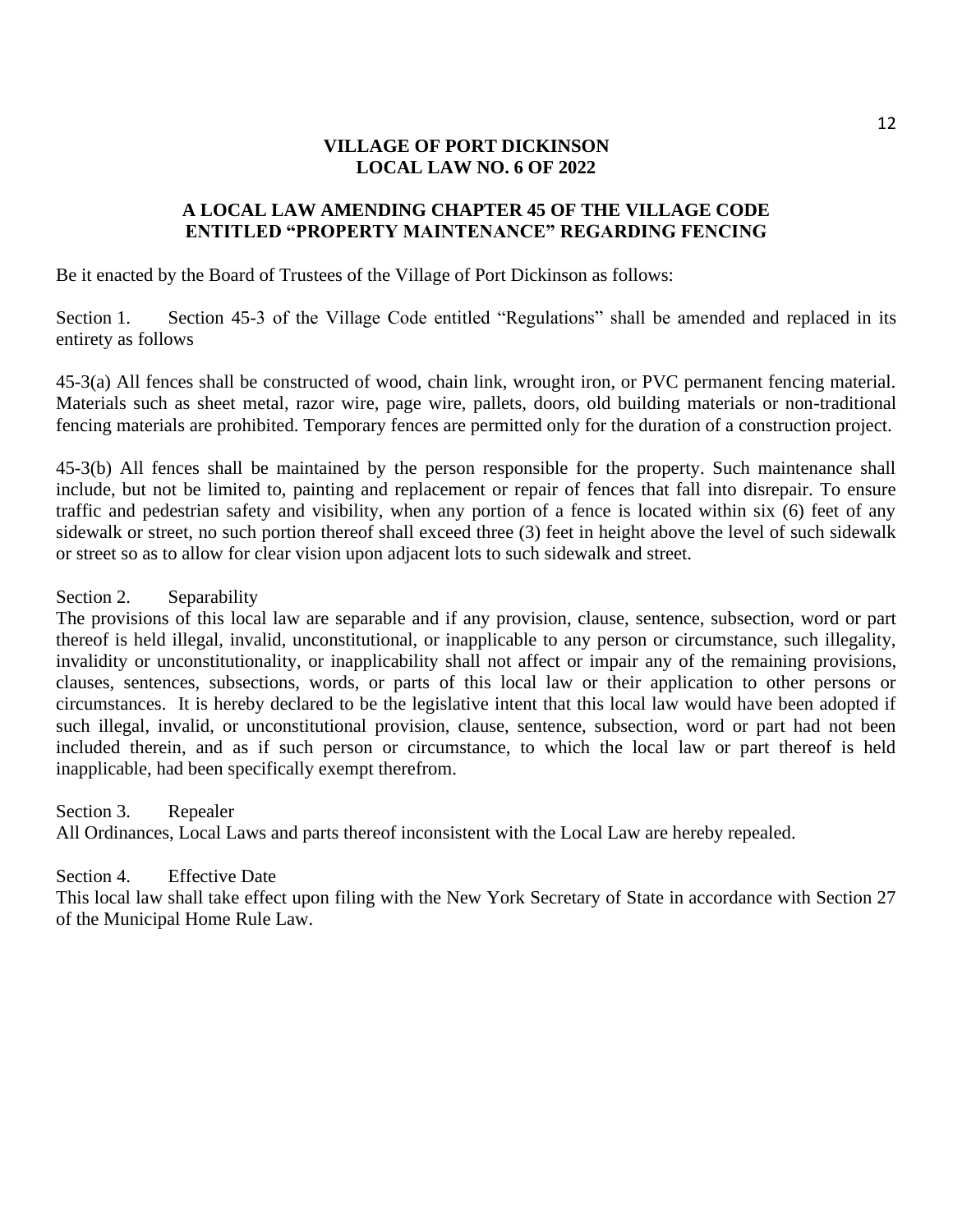# Village Water Consumption for : May-22

| Read dates:<br>6/2/2022<br>5/5/2022<br>Usage | <b>Binghamton meter</b><br>Fenton Large<br>29380443<br>489<br>11<br>28749252<br>631191<br>478 |                                 | <b>Fenton Small</b><br>5737902<br>5649609<br>88293 |            |  |
|----------------------------------------------|-----------------------------------------------------------------------------------------------|---------------------------------|----------------------------------------------------|------------|--|
| Total cubic ft:                              | 719962                                                                                        |                                 |                                                    |            |  |
| Read dates:<br>Town of Fenton Sewer Readings |                                                                                               |                                 |                                                    |            |  |
| 6/2/2022                                     | 52442600                                                                                      | Rate:                           | 3.69x.01                                           |            |  |
| 5/5/2022                                     | 52367100                                                                                      |                                 |                                                    | cu. Ft/min |  |
|                                              |                                                                                               |                                 | Time:                                              | 8:00am     |  |
| Total                                        | 75500                                                                                         | cu. ft.                         |                                                    |            |  |
|                                              | Wayne                                                                                         |                                 |                                                    |            |  |
| Read dates:                                  | Ave.                                                                                          | sewer station readings (hours): |                                                    |            |  |
|                                              | Pump1                                                                                         | Pump <sub>2</sub>               | Pump 3                                             |            |  |
| 6/2/2022                                     | 6513                                                                                          | 19271                           | 17700                                              |            |  |
| 5/5/2022                                     | 6492                                                                                          | 19250                           | 17680                                              |            |  |
| Totals                                       | 21                                                                                            | 21                              | 20                                                 |            |  |
| Total hrs.                                   | 62                                                                                            |                                 |                                                    |            |  |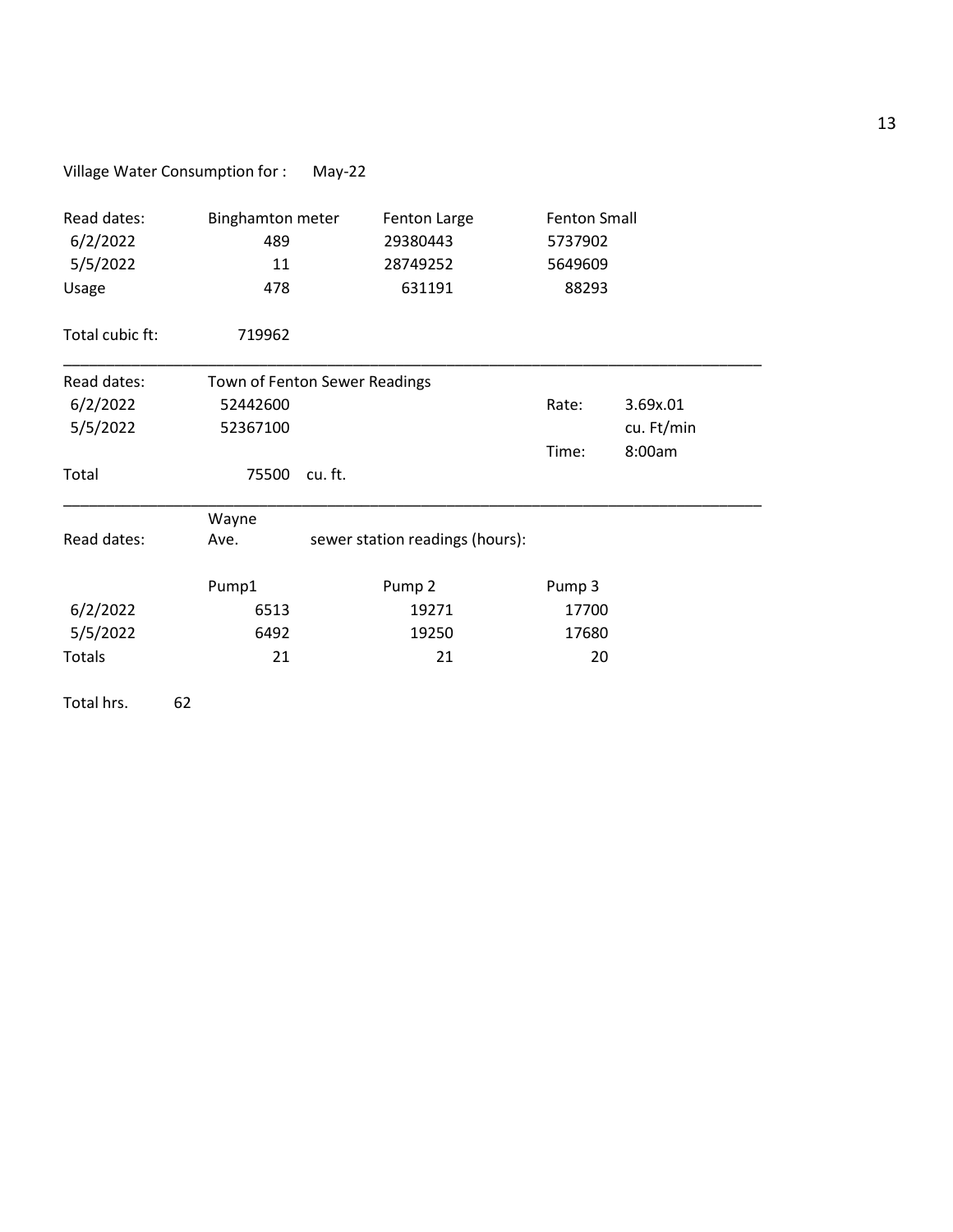Village Hall, 786 Chenango Street Port Dickinson, New York 13901 Telephone: (607) 771-8233 Fax: (607) 722-0072

# **John M. Broughton, Code Enforcement Officer**

#### **MONTHLY REPORT**

June 2022 Total Miles Driven :34 To: **Board of Trustees**

From: **John M. Broughton Code Enforcement Officer**

*Issued several garbage can/ removal warnings, grass in street warnings*

*Several correspondences about 17 Phelps St project Engineer and owner, met with Hulbert Engineering on retaining wall review*

*Attended court proceeding for 758 Chenango St, judge was not satisfied with progress and advised she will issue maximum fine on July 8 2022 if project was not completed. Spoke with owner on the garage roof that collapsed in April snow storm and he advised he will remove the debris along with the demolition of the residence and apply for building permit to replace roof*

*Issued garbage and grass violation to 14 Grant ST. owner called me and advised they would be complying, owners completed repairs case closed*

*Issued grass violation to 18 Gregory Ave, owner mowed the front only, our contractor mowed the rear yard*

*Issued grass violation to 676 Chenango St, owner did not mow and our contractor mowed*

*Issued grass violation to 742 Chenango St, owner did not mow, contractor mowed* 

*Issued 3 zoning/code compliance letters for real estate transactions*

*Issued 3 new building permits and followed up on existing demo permits that were issued.*

*Issued 8 new violation to 22 Dickinson Ave for overcrowding and property maintenance violations, notices were personally served to owner of record on Long Island NY*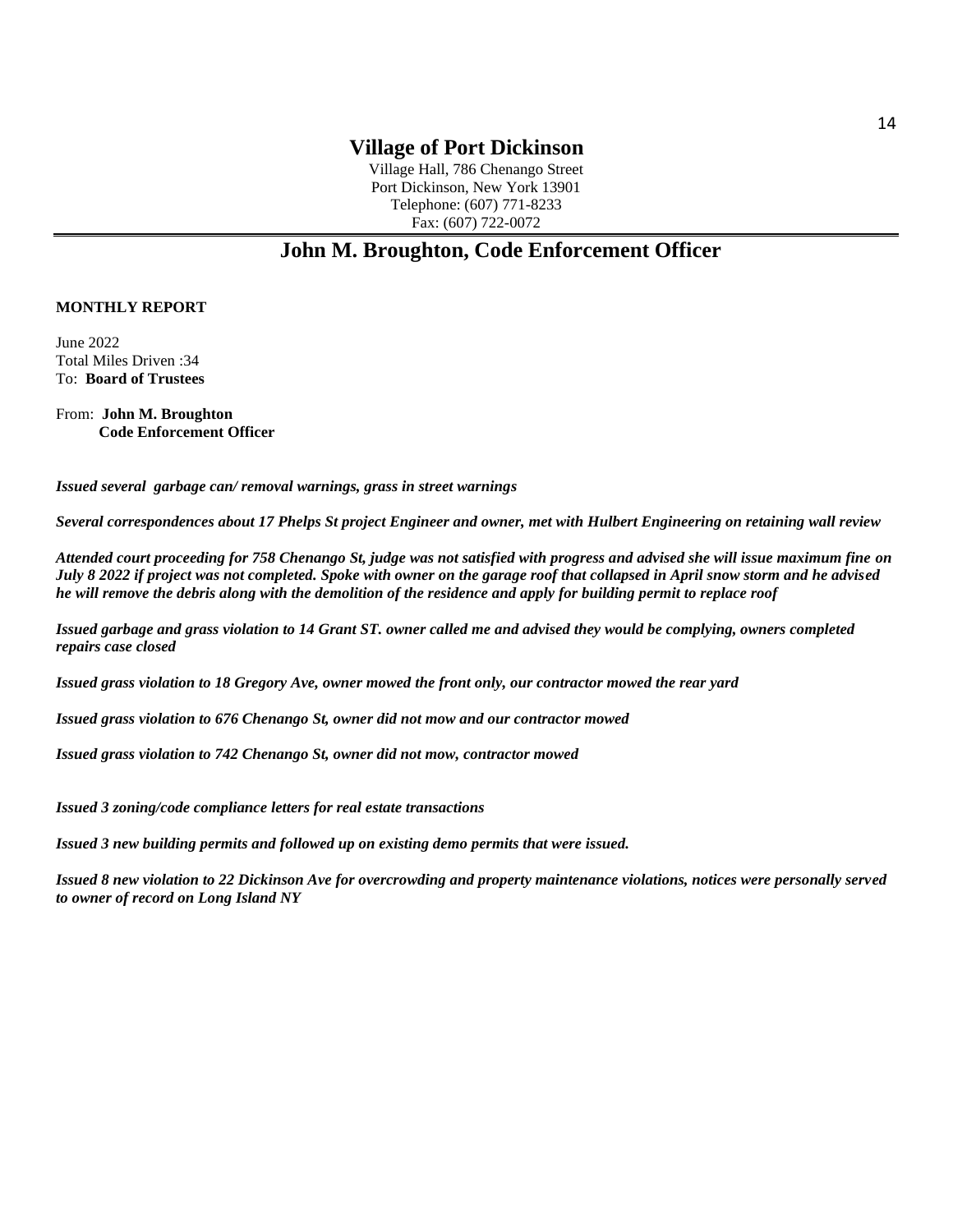

## **Police Department Monthly Report**

| $\sim$                     |                                             |                        |
|----------------------------|---------------------------------------------|------------------------|
| Report Month:   May        | Police Commissioner:   Trustee J. DeGennaro |                        |
| Report Year:   <b>2022</b> |                                             | Chief:   Scot McDonald |
| Report Date: 06/02/2022    | Deputy Village Clerk:   Corina M. Beames    |                        |

# **Total Complaints Received:90 (68)**

Med calls-19 **Person annoying-1** Noise-2 DV-2 Noise complaint-2 Court warrant-1 Dispute-8 Building check-1 Disturbance-2 Mental health-1 Domestic-4 MVA/injury-1 PDFD-2 Suspicous-3 Road hazard-3 Civil matter-1  $DY-1$ 

Check welfare-4 Assistance rendered-6 MVA/PD-1 Criminal mischief-2

**Miscellaneous-24**\*Includes Assist other agencies, Lockouts, Alarms, Parking Comp., Animals, Traffic lights, Information, code enforcement, special details, vacant properties , assist public and Etc.

**Penal law charges-0(0)**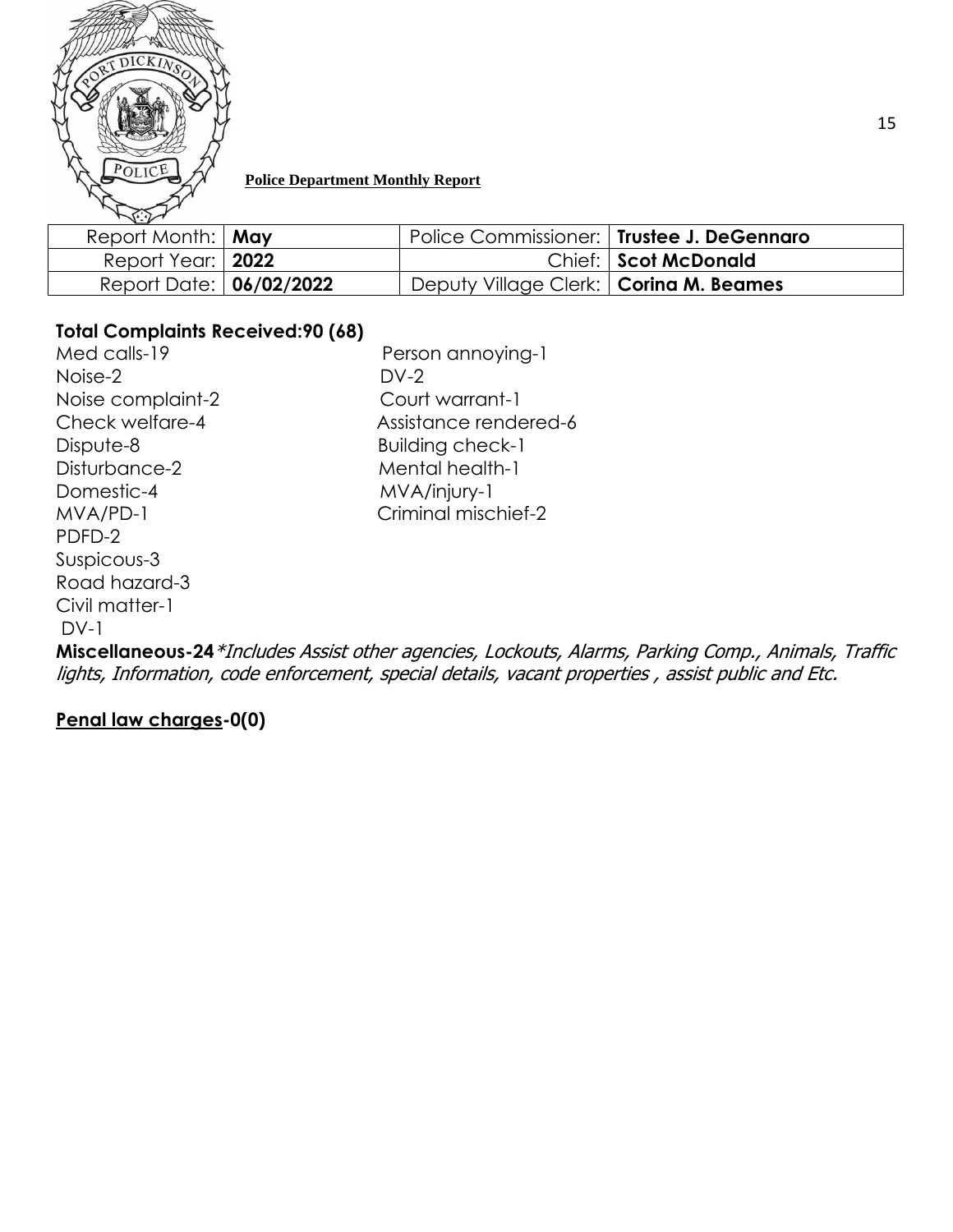# **Report of the Chief May 2022**



|                            | <b>Training</b> | Average        | <b>Total</b> |
|----------------------------|-----------------|----------------|--------------|
| <b>SUMMARY</b>             | <b>Hours</b>    | <b>Members</b> | <b>Man</b>   |
|                            | <b>Offered</b>  | <b>Present</b> | <b>Hours</b> |
|                            |                 |                |              |
| May                        | 13              | 5.4            | 74           |
|                            |                 |                |              |
| <b>YTD Totals</b>          | 68              | 5.82           | 438          |
|                            |                 |                |              |
| Non Department 35 Training |                 |                |              |
|                            |                 |                |              |
|                            |                 |                |              |

#### **TRAINING**

|           |             |                                        | <b>Training</b><br><b>Hours</b> | <b>Members</b> | <b>Total</b><br><b>Man</b> |
|-----------|-------------|----------------------------------------|---------------------------------|----------------|----------------------------|
| <b>Wk</b> | <b>Date</b> | Lesson                                 | <b>Offered</b>                  | Present        | <b>Hours</b>               |
|           |             |                                        |                                 |                |                            |
|           | 5/2/2022    | <b>EMS Training - EMR Course Day 5</b> | 4                               | 6              | 24                         |
|           |             |                                        |                                 |                |                            |
|           | 5/9/2022    | <b>Monthly Rig Checks</b>              | 1                               | $\overline{2}$ | $\overline{2}$             |
|           |             |                                        |                                 |                |                            |
|           | 5/9/2022    | <b>Monthly Meeting</b>                 |                                 | 9              |                            |
|           |             |                                        |                                 |                |                            |
|           | 5/14/2022   | <b>EMS Training - EMR Course Day 6</b> | 4                               | 5              | 20                         |
|           |             |                                        |                                 |                |                            |
|           | 5/16/2022   | Thermal Imager Use - Old vs new        | $\overline{2}$                  | 10             | 20                         |
|           |             | cameras                                |                                 |                |                            |
|           |             |                                        |                                 |                |                            |
|           | 5/23/2022   | <b>Hose Testing</b>                    | 2                               | 4              | 8                          |
|           |             |                                        |                                 |                |                            |